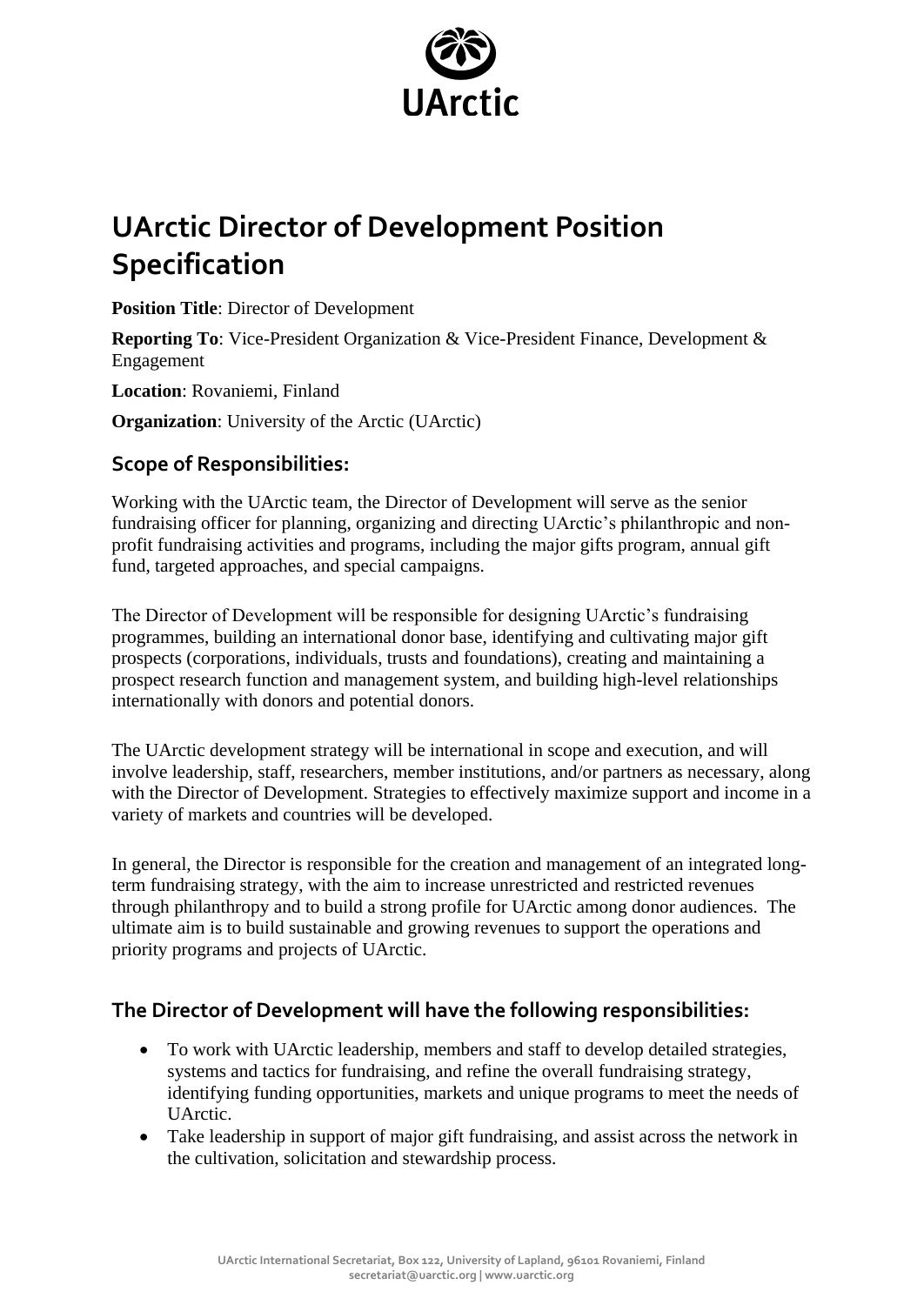- Manage prospect research and relationship and engagement strategies. Actively manage a portfolio of 100 such prospects and donors as well as proposal activity.
- Coordinate all philanthropic fundraising activity on behalf of UArctic and its programmes. Organizing, supporting and tracking major gift cultivation. Working closely with UArctic leadership for identifying, communicating, soliciting and stewarding the support of prospects and donors. Work with VP Finance and other UArctic leaders and staff to ensure philanthropic activities are coordinated with other UArctic fundraising initiatives.
- Work with UArctic's leadership and communication staff to ensure fundraising messages are reflected in UArctic programmes and communications.
- Create, manage and maintain systems required to underpin the long-term fundraising growth and sustainability of UArctic.
- Work with the Vice-President Finance, Development and Engagement to prepare annual budgets,, objectives and targets, relative to UArctic's fundraising from philanthropic activities and regularly review progress. Prepare and provide regular reports to the Vice-President Finance, Development and Engagement.
- Oversee, manage and work with UArctic's communications staff for the evolution and enhancement of UArctic's case for support and all fundraising-related materials.
- Create innovative and attractive donor acknowledgement and recognition opportunities and ensure all gifts are appropriately and promptly acknowledged and recognized.
- Assist in the recruitment, development and management of the Fundraising Committee of the Board by supporting:
	- o Regular communication
	- o Development of clear and realistic goals for the members of the cabinet
	- o Regular meetings
	- o Detailed briefings and follow up for cultivation and/or solicitation activities
- As required and as the development strategy develops:
	- o Recruit and train additional staff in key fundraising and support positions
	- o Supervise the work of staff in fundraising, annual targets, and mentoring
	- o Focus resources, talents and energy on raising philanthropic support
- Promote the interests of UArctic externally

### **Experience and Characteristics Required:**

The ideal candidate for this position will have extensive experience in fundraising within the non-profit sector, several of which in a prominent position. Clear and proven success in a high-profile fundraising post is required, as well as a sound background in the principles of major gift fundraising. It is important that the candidate understands and embraces the mission and values of UArctic and can demonstrate experience or flair for operating in a small organization with an international reach. The candidate is able to demonstrate flexibility and success at high-level fundraising from a wide range of sources, and is comfortable communicating at all levels and with high net worth individuals.

Candidates must be highly proficient in both spoken and written English. Having knowledge and understanding of languages spoken across the Arctic will be considered an asset.